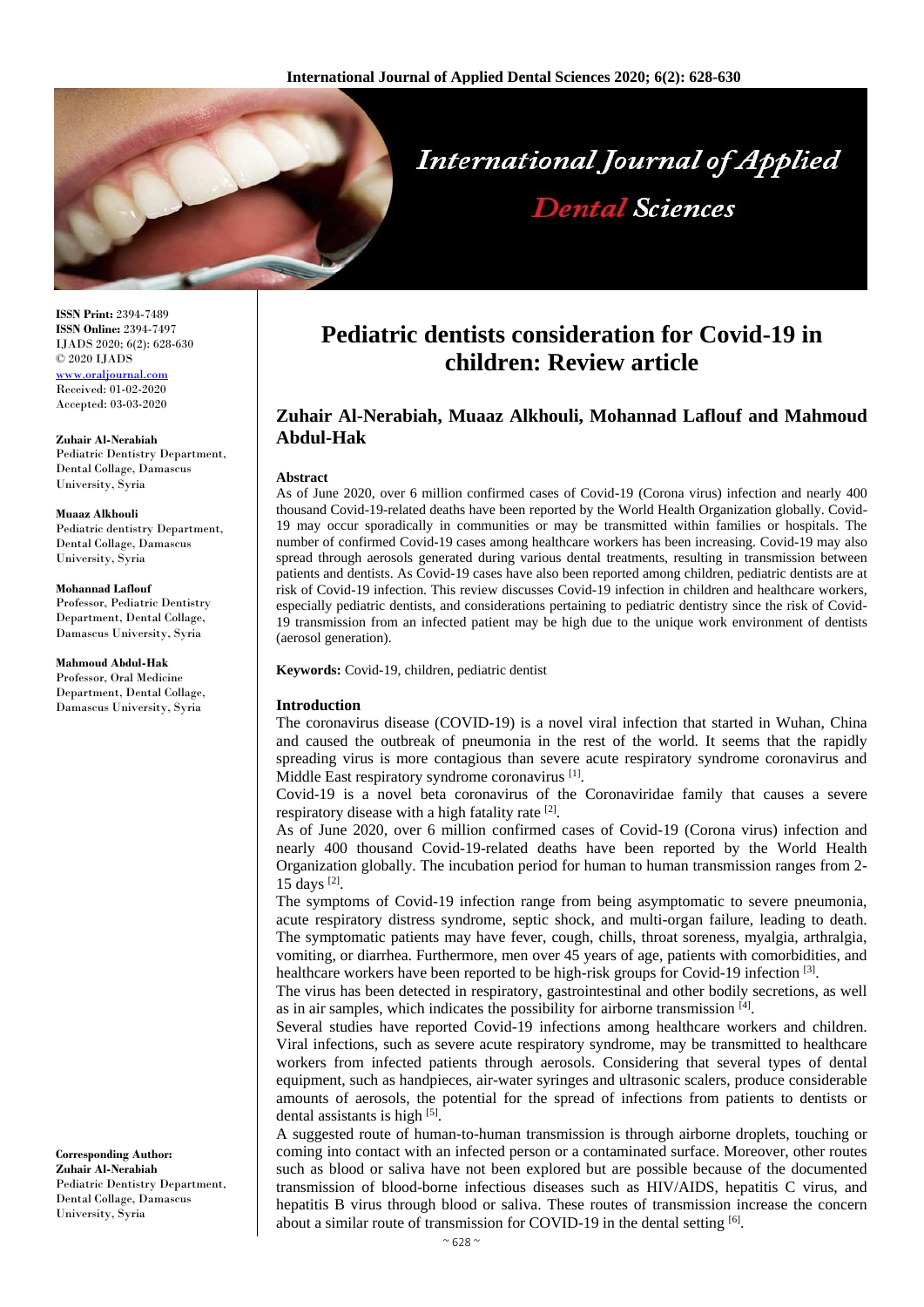This review is an attempt to discuss Covid-19 infection among children and those providing dental treatment to them, including precautions and considerations pertaining to the practice of pediatric dentistry.

## **Covid-19 infection in healthcare workers**

The 3 patterns of Covid-19 transmission suggested in the literature include the following: a) sporadic cases occurring in communities; b) transmission within families; and c) nosocomial transmission. Health care related Covid-19 transmission is associated with high morbidity, extended use of mechanical ventilation and fatality rates of up to 5%; this type of transmission can be attributed to shortcomings in observing stringent infection control protocols [7].

Furthermore, Covid-19 has been reported to be viable in hospital like environments for up to 48 hours with a stability that is unaltered during aerosolization [8]. Healthcare workers could be infected with Covid-19 through exposure in the community or at their workplace, they could be diagnosed late, and they could remain asymptomatic or mildly symptomatic<sup>[9]</sup>.

Furthermore, unsuspected cases entering healthcare facilities have been considered the main source of MERS-CoV.4 Considering these aspects and that healthcare workers may continue to work regardless of being symptomatic, the possibility of transmitting the infection to their patients is also high  $[10]$ .

## **Covid-19 infection in children**

Reports have concluded that although Covid-19 infection presents with a wide range of clinical manifestations, the mortality rate in children is lower than that in adults. A review on the effects of Coronavirus infection in children concluded that Human Coronavirus infections may be associated with respiratory symptoms and may also involve central nervous system. The authors suggested that the clinical and genetic traits of Human Coronavirus infection among children should be monitored closely for early prevention [11].

## **Dental considerations**

Bioaerosols in dental practice. Bioaerosols are defined as a suspension of biological particles in gaseous media. Apart from radiation exposures, dermatitis, eye injuries, and musculoskeletal and respiratory disorders, other occupational health risks exist in dentistry. These risks include percutaneous exposure incidents and exposure to infectious diseases, such as those that may be present in bioaerosols. Subgingival scaling of periodontally involved teeth with ultrasonic scalers may produce aerosols containing blood [12]. One study reported that ultrasonic scalers and tips produced significantly more aerosol and splatter than a handheld curette, regardless of the scaler type used [13]. Recent report studied the characteristics of blood-containing aerosols generated by common powered dental instruments. The author concluded that all the recovered particles could contain the hepatitis B virus and be inhaled and retained (20-100%) in the human respiratory system. The repeated and chronic exposure to bioaerosols generated during certain dental procedures and the relatively small particle size contribute to an increased risk of infection among dental professionals [13]. Furthermore, the protection provided by surgical masks worn by dental professionals may be low for small particles; in addition, these masks may not fit perfectly in clinical practice [14] .

A study reported that 15-83% of plasma aerosol particles ranging from 0.06-2.5 microns in size passed through the

filters of 9 makes of surgical masks used by dentists. These factors may play a role in the airborne route of viral infections among dentists and clinical dental auxiliaries. The likelihood of detecting, reporting, documenting and publishing dentistryassociated infections is relatively less [15] .

Although no definitive evidence of an extensive public health hazard from exposure to dental unit waterlines has been reported. Few case reports have suggested a definitive link between exposure to contaminated dental unit waterlines and Legionella infection [16].

## **Infection control in dental practice**

A recent review on the emerging and fluctuating viral diseases in the new millennium concluded that infection control plays an equally import ant role in the practice of dentistry as do the understanding of oral manifestations and the diagnosis and management of viral infections [17].

While differences exist in the virology, epidemiology, and clinical outcomes of Covid-19 and SARS-CoV infections, the clinical symptoms of Covid-19 resemble those of SARS-CoV, apart from acute renal failure [2].

Although these results cannot be directly interpreted for a definitive conclusion, the management protocols for different Covid-19 infection-associated with clinical scenarios for dental professionals may be similar to those of SARS-CoV.

The implications of SARS-CoV for general dental practitioners, the significance of droplets and aerosols in disease transmission, the recommended management protocols for SARS-CoV infection and specific infection control measures have been well described by Li *et al*.

A comprehensive review on universal and standard precautions has been published elsewhere and is beyond the scope of this article, infection control measures pertaining only to pediatric dental practice in the context of Covid-19 infection are discussed here [14].

In pediatric dental practice, effective infection control measures for the prevention or minimization of viral infection transmission can be implemented by a) controlling the gag or cough reflex; b) reducing aerosol/ splatter generation; c) managing contaminated air and; d) improving personal protection.

The gag or cough reflex may be stimulated by certain procedures, such as posterior intraoral and bite-wing radiographs and taking impressions.

Orthopantomographs or oblique lateral views may be considered instead of intraoral radiographs for screening, whereas oral mucosa in very sensitive patients may be anesthetized before taking impressions. Sedation may also be considered to control gag reflex. Varying levels of physical, intellectual, emotional and social development of children and adolescents are major challenges for dentists especially attending to their psychological needs within adequate infection control regimen.

Toys provided for pediatric patients may be a potential source of cross-infection. Soft toys are more likely to be contaminated, difficult to disinfect and may re-contaminate quickly compared to hard surfaced toys. Furthermore, restraining devices used to control movements of pediatric patients such as Velcro fasteners may also be contaminated and should be disinfected accordingly [18].

Extra-oral evacuation devices and special aerosol reduction devices may be used in combination with ultrasonic scalers to reduce the amount of aerosol produced.

In high-risk cases, chemo-mechanical caries remova l46 or the atraumatic restorative technique may be utilized to prevent